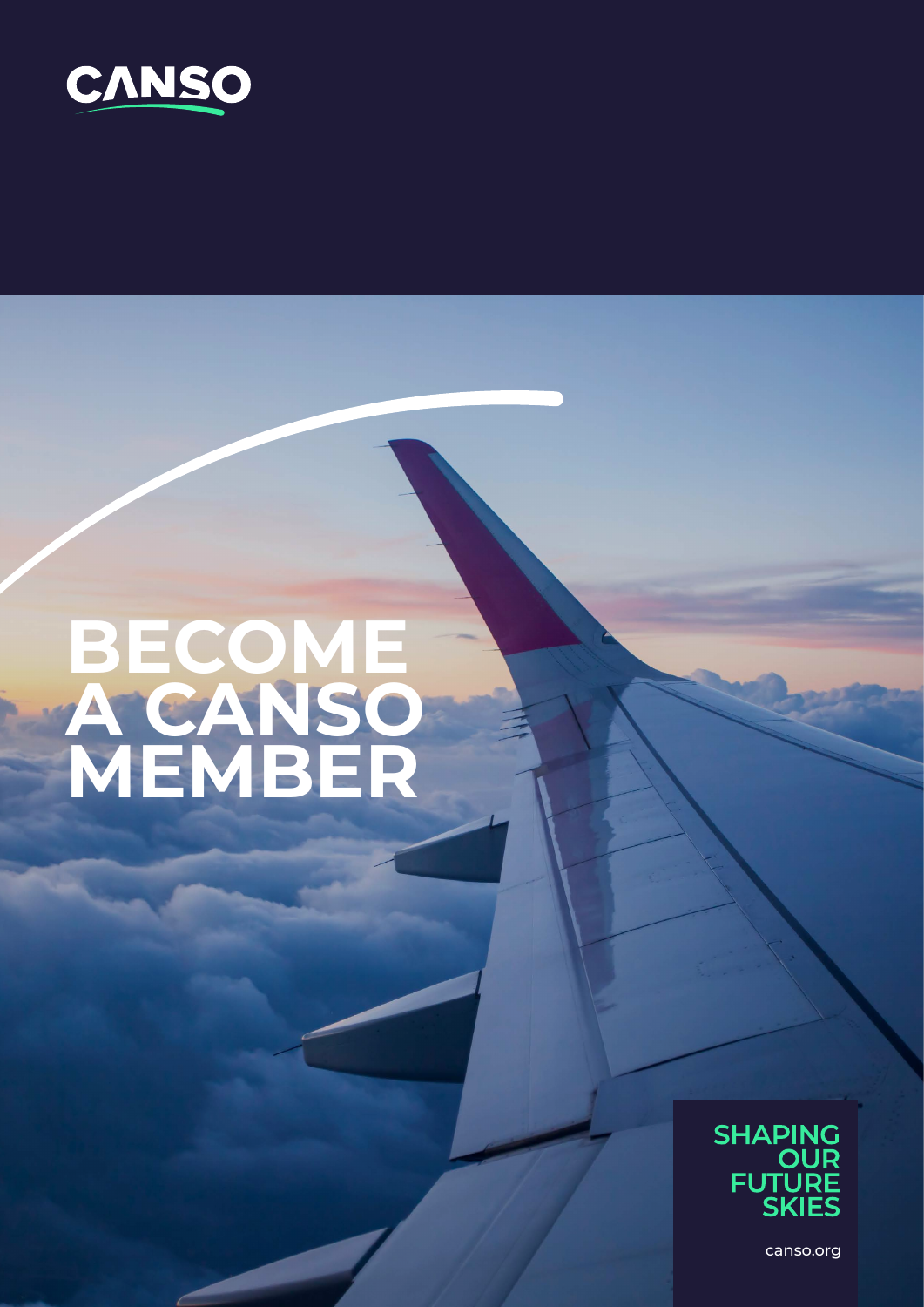### The purpose of CANSO is to create value for its members by being the global and regional voice of air traffic management (ATM) and facilitating and supporting improvements in global and regional ATM performance.

With CANSO's members supporting almost 90 per cent of world air traffic, CANSO is the global voice of air traffic management (ATM).

CANSO brings the world's air navigation service providers, leading industry innovators and air traffic management specialists together with governments, regulators and key stakeholders to share knowledge, develop best practice and shape the future for secure and seamless airspace.

#### **Together the CANSO community seeks to:**



Maintain an international network for air navigation services (ANS) experts to exchange information and ideas on the safe, efficient and effective management of airspace.



Develop distinct policies and positions for the promotion of best practice within ATM.



Liaise with other air transport industry stakeholders, particularly regulators, airlines, industry suppliers and airports to promote the ANSP perspective across the range of contemporary issues in the industry.



Represent the views and interests of members at relevant international institutions, particularly the International Civil Aviation Organization (ICAO), and promote and support international legislation, regulations and agreements that strengthen the position of our members.



Supporting almost

of world air traffic



Works with

industry innovators

Collaborates with





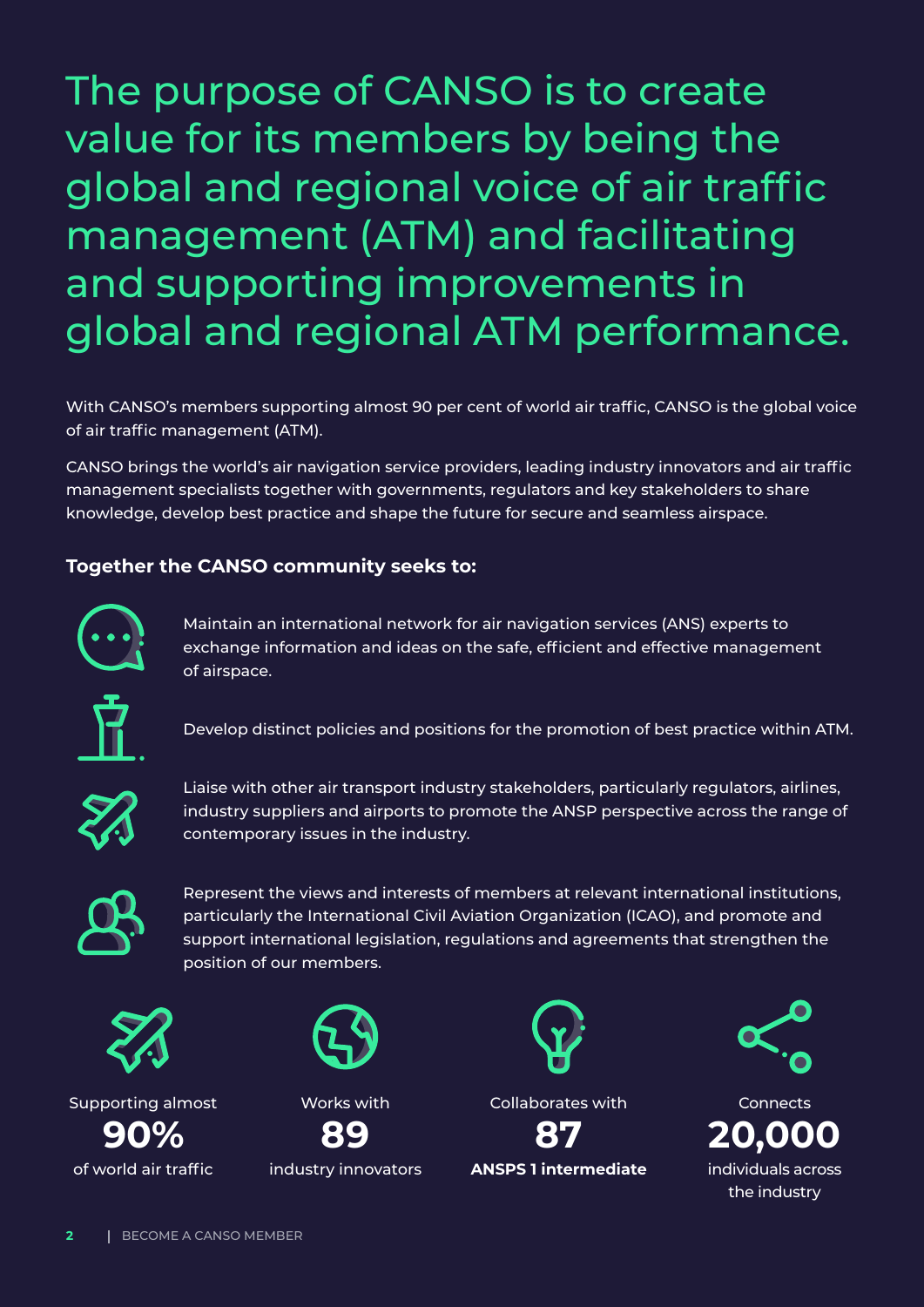# 85 Full\* members regional breakdown

**CANSO represents 85 ANSPs across five regions**

- **13% AFRICA**
- **22% ASIA PACIFIC**
- **45% EUROPE**
- **11% LATIN AMERICA AND CARIBBEAN**
- **9% MIDDLE EAST**

# The Challenge

The air traffic management (ATM) industry is changing rapidly and fundamentally constantly evolving. As a result, all stakeholders are taking on a range of new tasks and responsibilities. They are preparing for a new generation of ATM technologies and major changes to the number and type of operations they support. Meanwhile, international aviation regulatory bodies are preparing important new rules and procedures that will directly impact ATM operations. Therefore it is vitally important that the ATM industry continues to influence its own future through proactive advocacy.

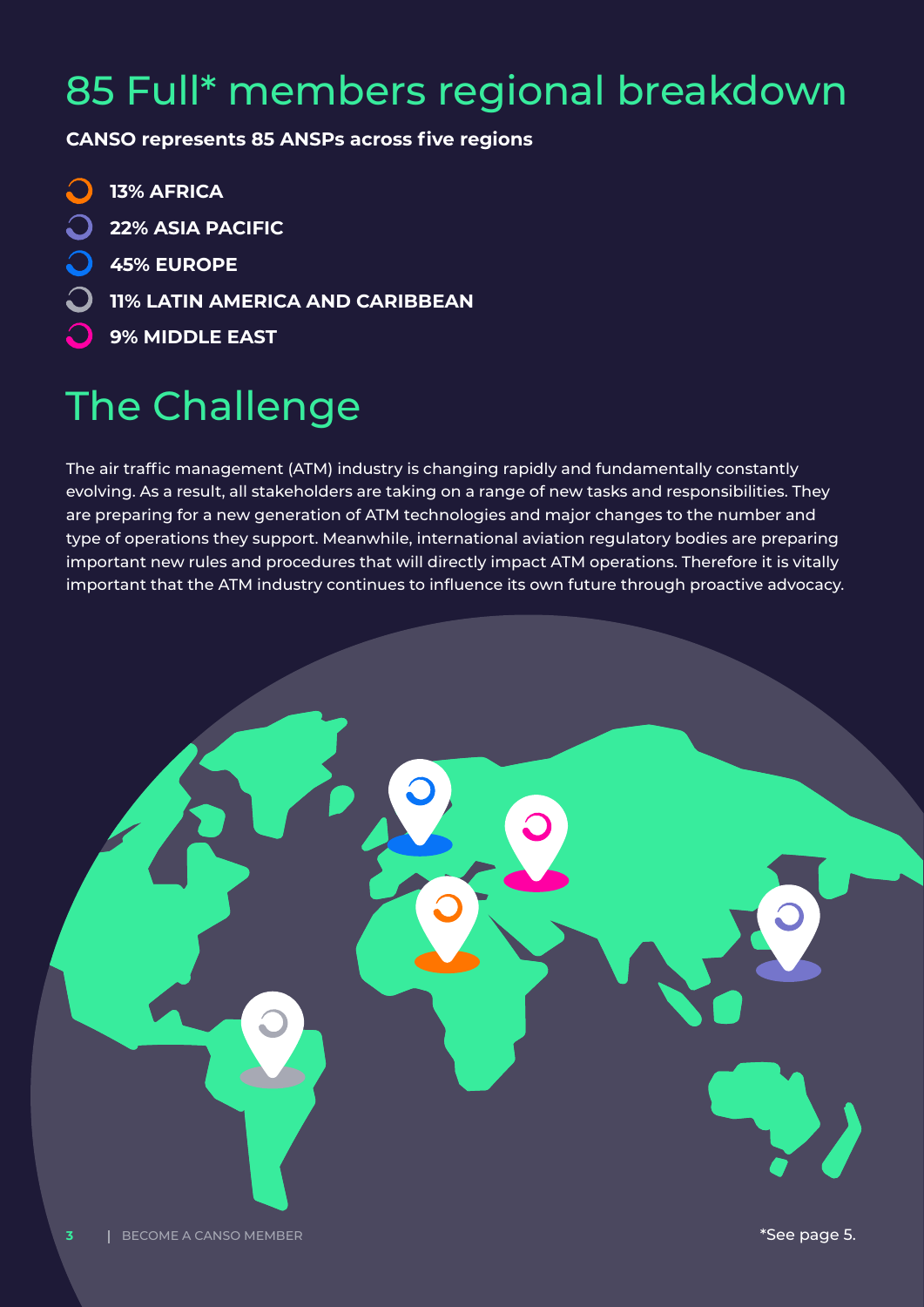BECOME A CANSO MEMBER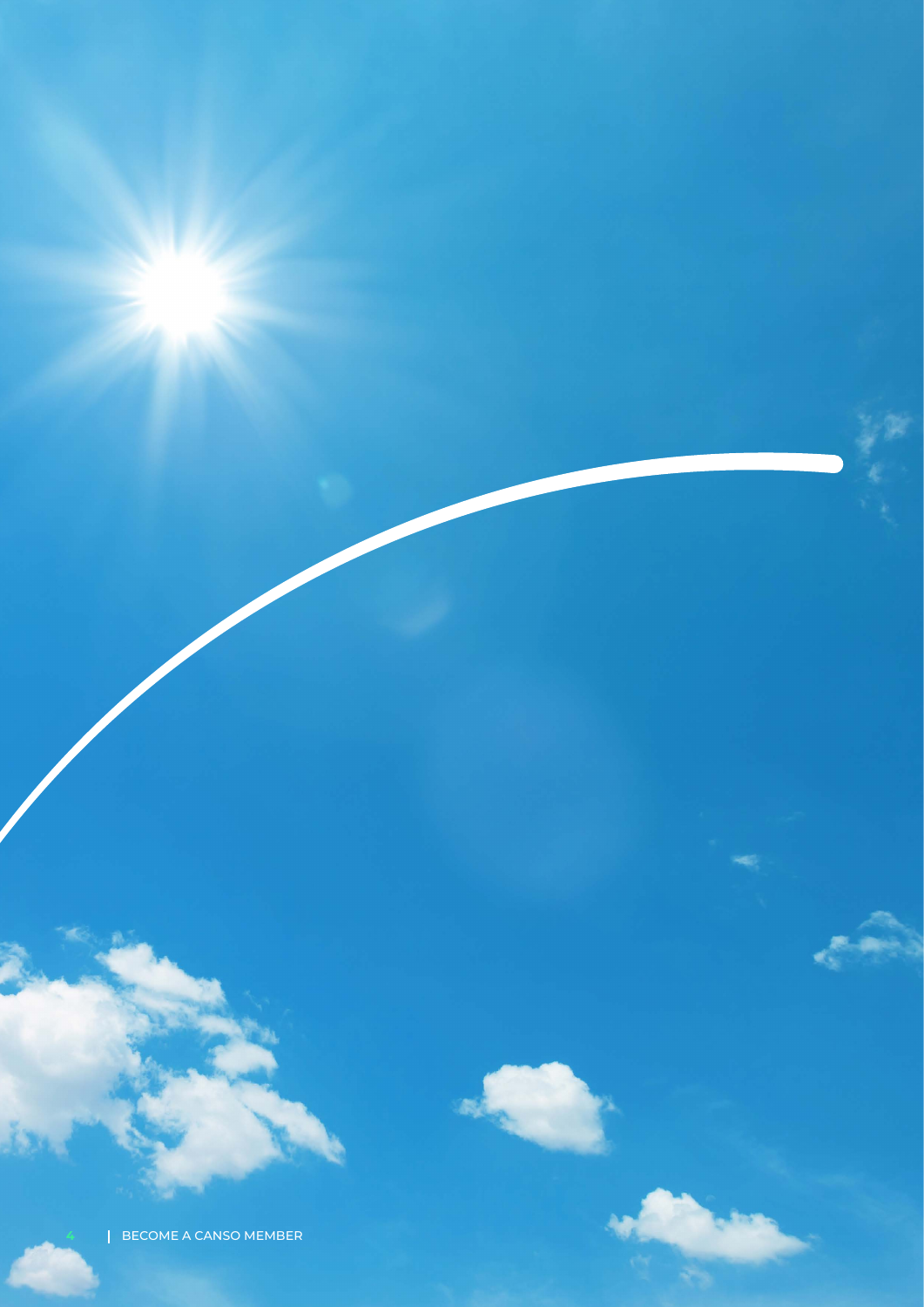# What we can do

CANSO, the global voice of air traffic management, promotes positive engagement and provides its members an opportunity to:

#### **Shape the future of ATM**

In a community that supports almost 90 per cent of world air traffic, technology and service providers play a pivotal role in developing the next generation of ATM systems. CANSO and its members recognise that we must work together towards a performance-based air traffic management system. By actively participating in discussions with stakeholders, regulators and industry peers, members can help create policies and guidelines that affect the future of the industry.

CANSO events, forums and workgroups allow you to work with other aviation stakeholders to address common challenges, such as the growing presence of remotely piloted aircraft systems in civil airspace, and build a safer, more efficient and effective future.

#### **Expand your network**

CANSO provides members with a vital competitive advantage through global events, workgroups and online platforms, which connect 20,000 individuals within the ATM industry. It allows members to network, both formally and informally, and offers valuable access to key decision-makers from across the aviation industry.

#### **Participate in workgroups**

CANSO membership entitles you to collaborate with 85 ANSPs and 87 industry innovators (suppliers and organisations) by participating in our highly influential forums and workgroups. Each forum and workgroup focuses on a specific area of ATM, and provides an objective environment for members to analyse issues and develop guidance and best practice that improves safety, drives operational efficiency and solves business problems in an open and timely manner.

#### **Access information**

CANSO membership allows you access to the latest information on industry developments, guidance materials, data, expertise and best practice. With over 80 publications available, the CANSO publications library is designed to help members keep abreast of developments that can offer you a competitive edge. CANSO also offers an online information forum which connects all CANSO members and provides a unique global workplace for the world's ATM community to exchange industry intelligence and best practice.

#### **Be represented**

CANSO represents the interests of the global air traffic management community to governments, regulators and key stakeholders. CANSO attends global forums that determine the institutional and regulatory framework for air navigation service provision. This includes the Standards and Recommended Practices (SARPs), procedures, policies and other guidance material from international organisations such as ICAO. CANSO also provides members with insights into work programmes and initiatives that may affect them.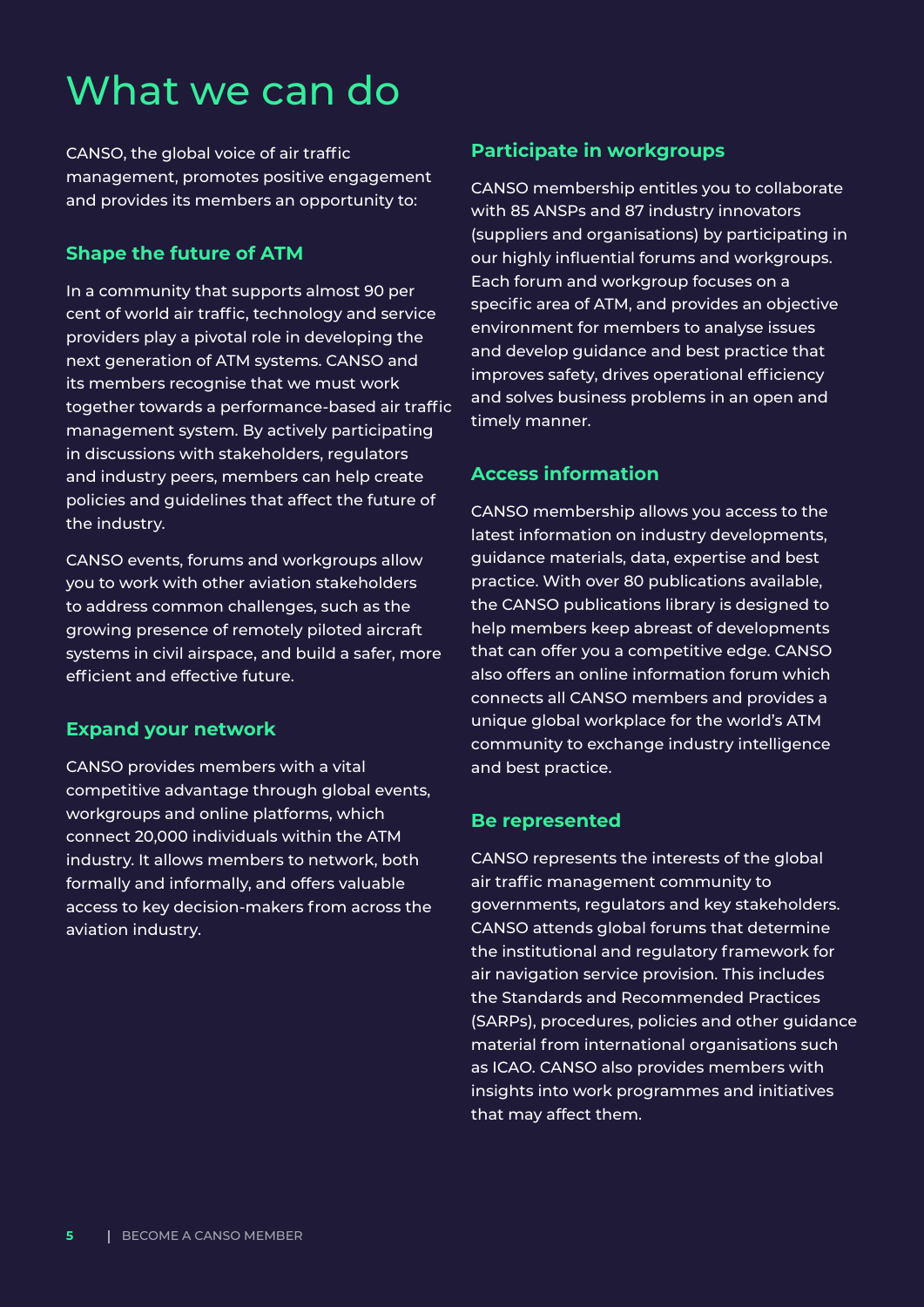# Be part of the future of ATM

Joining the CANSO community is easy. CANSO recognises that every organisation is different and has developed a flexible approach to membership to suit the size and requirements of each member organisation. CANSO offers a number of membership options; Full member, Intermediate member, Gold Associate member, Silver Associate member and Trial Associate member.

| <b>Full</b>  |     | <b>Gold</b> | <b>Silver</b>                    |
|--------------|-----|-------------|----------------------------------|
| $\checkmark$ |     |             |                                  |
| ✓            |     |             |                                  |
| 3            | 2   |             |                                  |
| 45%          | 40% | 35%         | 20%                              |
| ✓            |     |             |                                  |
| $\checkmark$ |     |             |                                  |
|              |     |             |                                  |
|              |     |             | Intermediate Associate Associate |

\*Fee may apply

\*\*Some workgroups are invitation only

#### **CANSO Full Member**

For ANSPs that act as ATS Authorities in accordance with **[ICAO Annex 11](mailto:https://www.theairlinepilots.com/forumarchive/quickref/icao/annex11.pdf?subject=)** and provide ATS on an exclusive basis within a particular block of airspace. Any ANSPs that fall under this criteria can join CANSO as a Full Member regardless of legal status; this includes ANSPs integrated within government structures and departments.

**[Full Member](mailto:https://www.canso.org/join-canso?subject=)** regardless of legal status; this includes ANSPs integrated within government structures and departments.

\*\* The Full Membership category excludes organisations established to provide only air navigation services at aerodromes; specific air navigation services such as Communication, Navigation and Surveillance services in support of Air Traffic Services; and/or services to unmanned aviation.

#### **Intermediate Membership**

Any organisation that provides services intended to avoid collisions between airborne capable vehicles (manned and unmanned), and to maintain an orderly flow of air traffic. This definition includes specifically service providers who provide exclusively:

- Air navigation services at aerodromes;
- Services to unmanned aviation.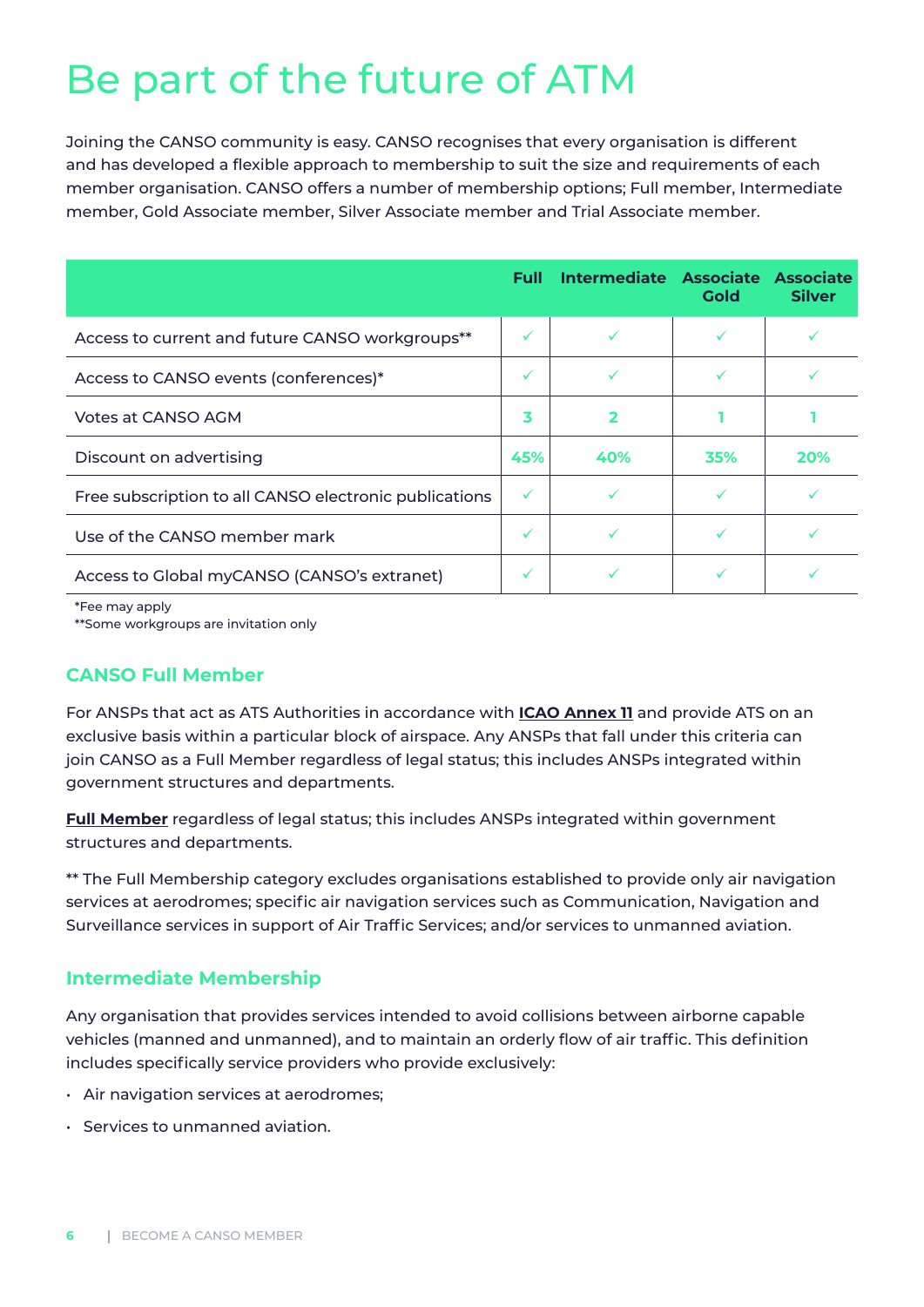#### **Associate Members**

This membership type is intended for organisations other than service providers that share an interest in the field of ANS.

#### **CANSO Gold Associate Member**

Gold membership has a strong focus on networking and ATM industry influence. The package allows your organisation to fully participate in the rapidly changing ATM environment, shaping some of the key strategic technology decisions which will have a significant impact on the industry.

This package is aimed principally at companies and organisations with a wide-ranging portfolio of ATM services and products; normally well-established but seeking a more influential role in the ATM sector.

#### **CANSO Silver Associate Member**

Similar to Gold membership, Silver focuses on networking and ATM industry influence. This package allows your organisation to fully participate in all events and workgroups and allows you to connect with all CANSO members. It is an ideal package for smaller companies that want to raise their profile among key decision-makers within the ANSP community. It allows you to participate on a smaller scale.